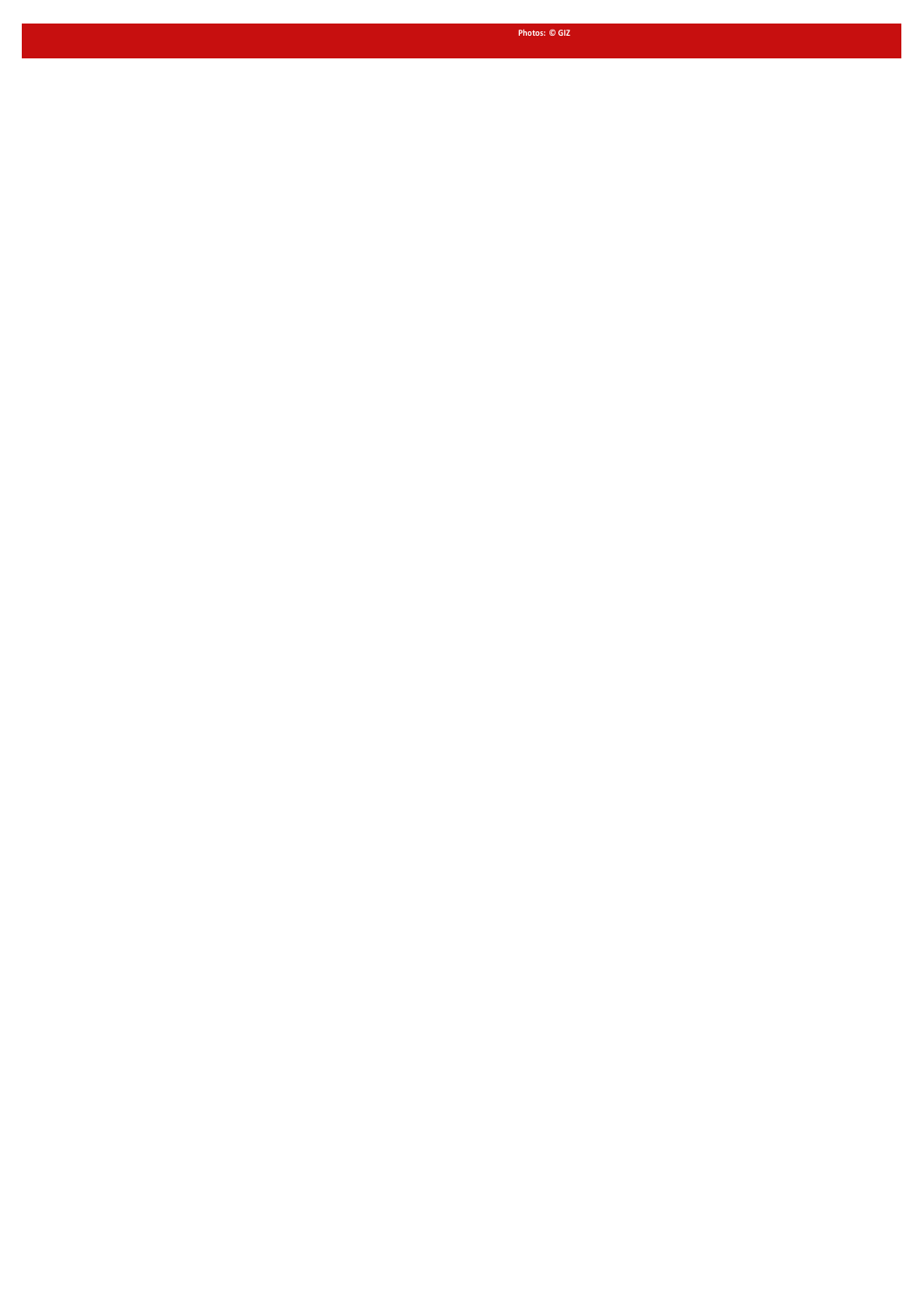

#### **Contact person Photos:** © GIZ

Kathrin Damian [kathrin.damian@giz.de](mailto:kathrin.damian@giz.de)

## **Digi#ances project contribution**

The Digi#ances Project has developed two implementation pillars. The first is a set of materials for awareness-raising campaigns and measures which includes videos for social media outreach, information brochures, leaflets and posters, and a mobile app, as well as awareness events and festivals. The secondpillar includes 4 training modules explaining what an ewallet is and how an account can be opened, what it can be used for, how e-wallets can be used for savings and budgeting, and what the user's rights and responsibilities are. The modules are delivered by local trainers who have been trained in both the content mate-rial and the trauma sensitive approach\*.

*\*Since it is likely that many of the target population, particularlyrefugees, will have suffered traumatic experiences, the modules are delivered by local trainers who have been trained in both the content material and the trauma-sensitive approach.*

### **Impact**

ToT trainings have taken place in three governorates (Irbid, Mafraq, and Amman) and 17,528 Jordanians and Syrians have been trained to use digital financial services. The Digi#ances Project and the roadmap stakeholders intend to train 20,000 beneficiaries in DFS by the end of 2021.

Digi#ances have customized the training materials to be more suitable for the target group (ex: we have developed training materials targeted only for women).

The project is part of the BMZ special initiative 'Tackling the Root Causes of Displacement, Reintegrating Refugees', which provides short-term support to refugees and their host communities. In the long term, sustainable measures are designed to eliminate the structural causes of displacement, such as social injustice and food insecurity. This particular project promotes equality and social and economic development for refugees and low-income Jordanians.

**Published by** Deutsche Gesellschaft für Internationale Zusammenarbeit (GIZ) GmbH Registered offices Bonn and Eschborn, Germany

Digittances- Improving Access to Remittances and other Financial Services through Digital Solutions Iritiria Street, Vista Complex 3, Um Uthaina Amman 11190 Jordan +962 6 5563382 [www.giz.de/de/weltweit/38566.html](http://www.giz.de/de/weltweit/38566.html)

Author: Mais Al Khayyat

As at May 2021

GIZ is responsible for the content of this publication.